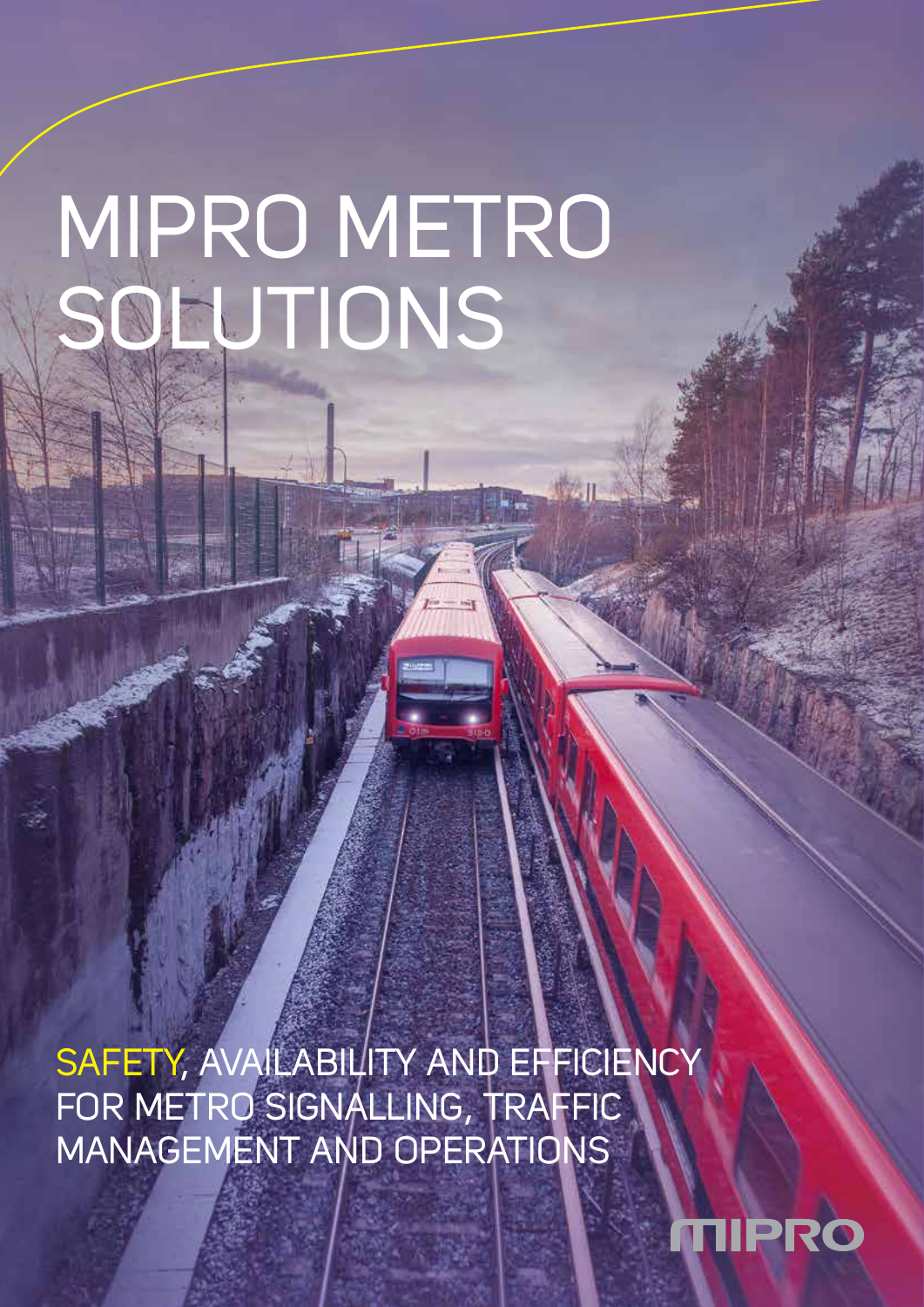# COMPLETE SOLUTIONS FOR THE METRO SECTOR

Mipro provides complete signalling, traffic and operations control solutions for demanding metro networks including lines, operation centres and depots.

We specialise in designing, installing and maintaining systems for the control and management of highfrequency rail operations. The modular and flexible architecture of our systems enables various traffic and operation modes, future expansions and modifications, as well as easy integration into existing infrastructures.

Mipro's metro solutions ensure a cost-efficient way to increase the capacity of networks according to current requirements - without compromising on safety.

Furthermore, we provide services for system lifecycle management and complete project deliveries with safety assessment and verification.



#### SAFETY, AVAILABILITY AND EFFICIENCY FOR VARIOUS NEEDS

For metro lines we deliver CENELEC SIL4 certified interlocking systems that enable centralised or distributed architecture solutions according to infrastructure requirements. Our fully redundant system ensures highest availability and safety.

Our flexible (centralised, distributed or mixed) system architecture is also an excellent solution for depots that require highly automated signalling and control systems including automatic point control and train detection functions.

For traffic control centres we deliver user-friendly ATS systems developed in close cooperation with traffic controllers to provide high availability and efficient daily operations. All the features of our ATS system are designed to ensure smooth traffic flow and safety of operations.

Versatile collection, analysis and visualisation of data is managed by ATS together with our situational awareness system in all environments.



Mipro's ATS in the Herttoniemi control centre in Helsinki manages the metro traffic in the Finnish capital area.

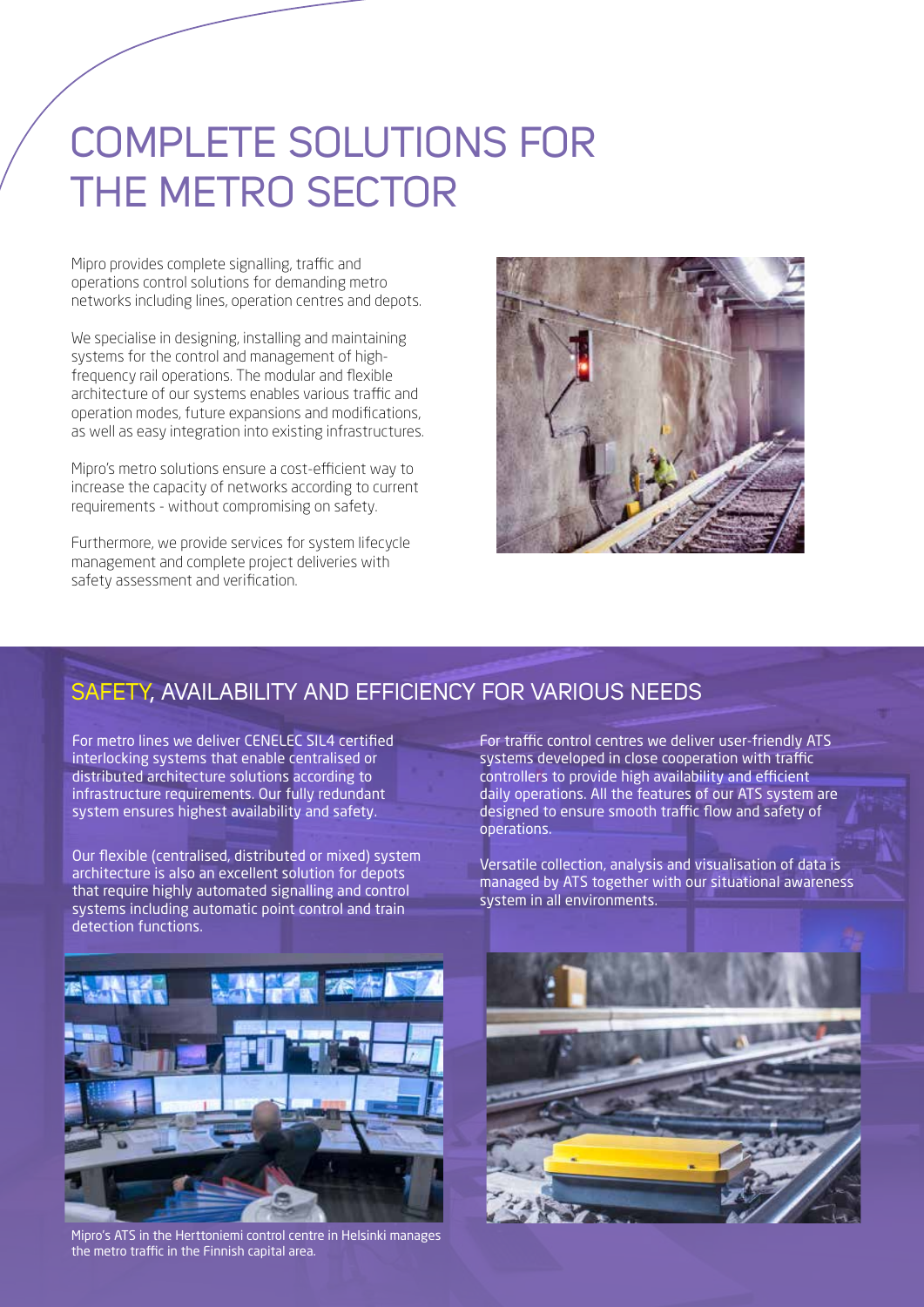

#### **INTERLOCKING SYSTEM**

#### Maximum safety and availability

Mipro's computer-based fail-safe interlocking system is developed to control and manage high-frequency and demanding rail operations. Thanks to its modular, parametric and scalable system architecture it easily adapts to customerspecific requirements and various operating environments.

- Modular design, configuration tools and COTS components allowing fast implementation, later modifications and easy maintenance
- Interoperability with other manufacturers' systems, e.g. interlocking and ATS systems
- Redundant 2oo2 system architecture ensuring high availability and efficient use of rail capacity.

#### ATS AUTOMATIC TRAIN SUPERVISION

#### Traffic flow and efficiency

Our highly scalable ATS automatic train supervision and control system ensures reliable and efficient rail traffic flow. It includes automatic functions that enhance daily operations and reduce human errors, e.g. route settings, management of train numbers and conflict situations.

- Scalable and modular system architecture enabling easy maintenance, later modifications and extensions
- Interoperability with different interlocking systems
- Function modes for specific traffic situations
- Versatile features to interface to external systems.

#### SITUATIONAL AWARENESS SYSTEM

#### Overall view at a glance

Our situational awareness system, Mipro REGO, provides an overall real-time view of the traffic situation at one glance. The system easily integrates with multiple systems, combining and visualising all the relevant information on the map. Thus, the user can focus on problem solving, not on monitoring.

- Attractive user experience and modular architecture
- More time to react and operate in exceptional situations
- Clear and easily exploitable information to enable better decision making and communication
- Interfaces to various systems
- Key Performance Indicators for safety and efficiency.

#### PROJECTS AND LIFECYCLE MANAGEMENT

#### Services to increase the value of the investment

Mipro's project implementation services ensure that project deliveries are completed according to customer requirements and with due regard to all safety aspects. They include project management, system configuration, installation, testing and commissioning services.

Our professional operation and maintenance services are the key to extend the system lifecycle and increase the value of the investment. Our services include user support, configuration and spare part management, updates and modifications, and system training to ensure user knowledge and skills.